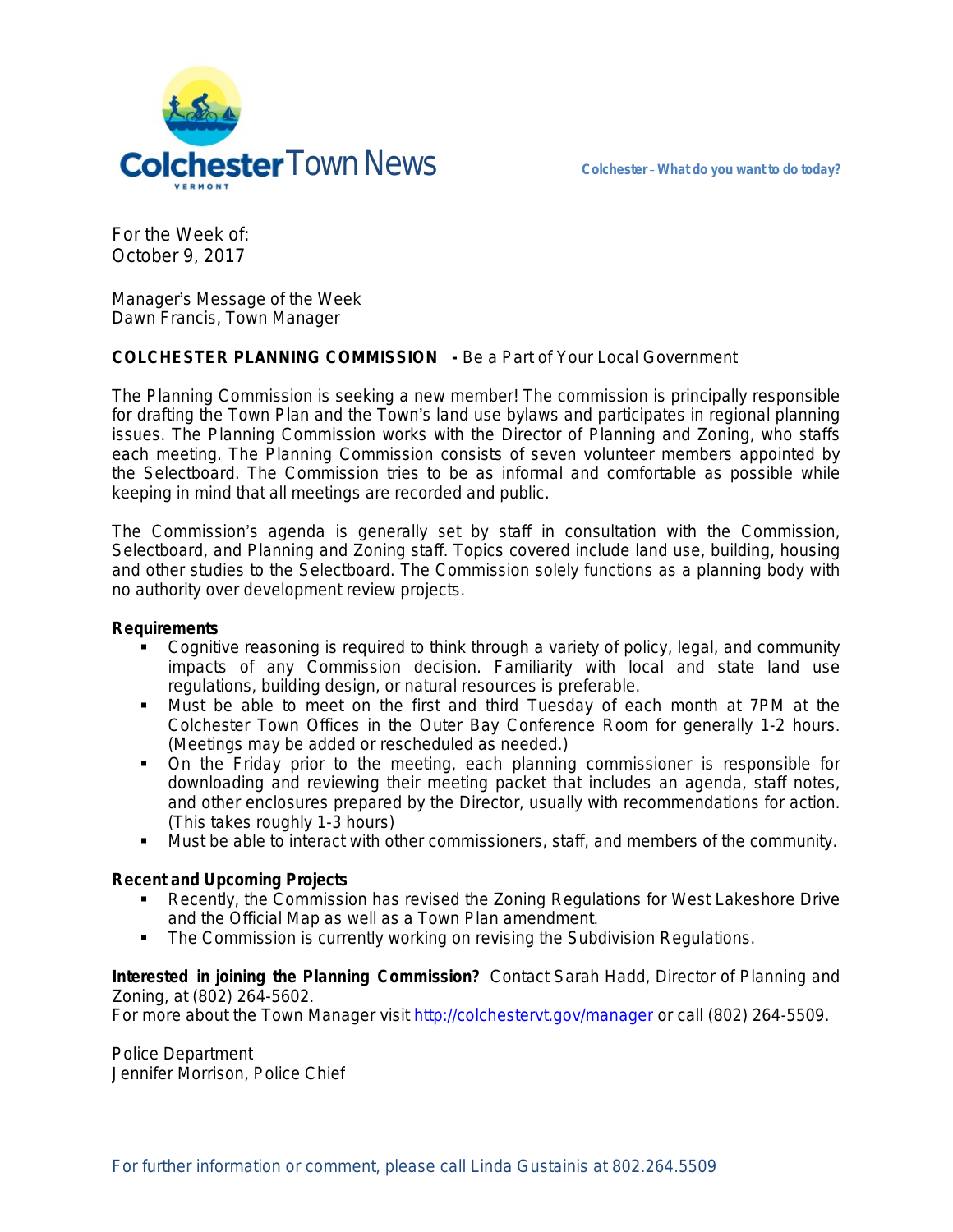

It has been an incredibly busy fall at the Colchester Police Department. Calls for service have been consistently high and all the activities surrounding back to school have kept us running. We had an outstanding Awards Ceremony in September thanks to the Colchester-Milton Rotary club and our 50th Anniversary Celebration was nothing short of spectacular. Over 250 people came by to see our displays, watch a K9 demo, get a temporary tattoo or face painting, and have a bite to eat. We are grateful that our employees had the luxury of time to visit with community members in a relaxed environment and we were delighted to have nearly 15 former Colchester officers join us at this event! Guest appearances from the Governor, Senator Mazza, the Commission of Public Safety, and the Secretary of Transportation made the event extra special

We would like to dedicate this newsletter to the community and all the partners who made the 50th celebration so special. Our deepest appreciation goes to: Dick Mazza's General Store, the Colchester Lions' Club, Baker Distributing, Hazelett Strip-Casting Corp, McKenzie's, Friehoffer, Rhino Foods, McDonalds, Costco, Shaws and Price Chopper. These businesses made the event possible through their generous donations of products, time, and talents. Most importantly, to the community members who took the time to stop in or toot your horn as you drove by, thank you! This event wouldn't have been possible without deep and consistent support from the Colchester community.

For more about Colchester Police Department visit <http://colchestervt.gov/police> or call (802) 264-5556 (non-emergency).

Rescue and Technical Rescue Squads Amy Akerlind, Rescue Chief

Did you ever wonder about the training required to become a volunteer Emergency Medical Technician (EMT)? Here's a look at some of the trainings we do at Colchester Rescue while not on calls. We have various levels of training for volunteers members. These include:

- **Emergency Medical Service (EMS) Certification Levels:** 
	- o EMT (Emergency Medical Technician)
		- o Advanced EMT (AEMT)
- Paramedic:
	- o Ambulance Driver Training (You do not have to obtain an EMS certification to become a driver)
	- o Crew Chief Training (charge of all aspects of the EMS call)

Continuing education must be completed every two years. Hours required vary, with EMTs completing 40 hours; AEMTs, 50 hours; and Paramedics, 60 hours. Members have the following training options for continuing education:

- **Weekly Crew Training**
- Monthly Squad Training
- **Monthly District Case Reviews**
- **Monthly Paramedic Training**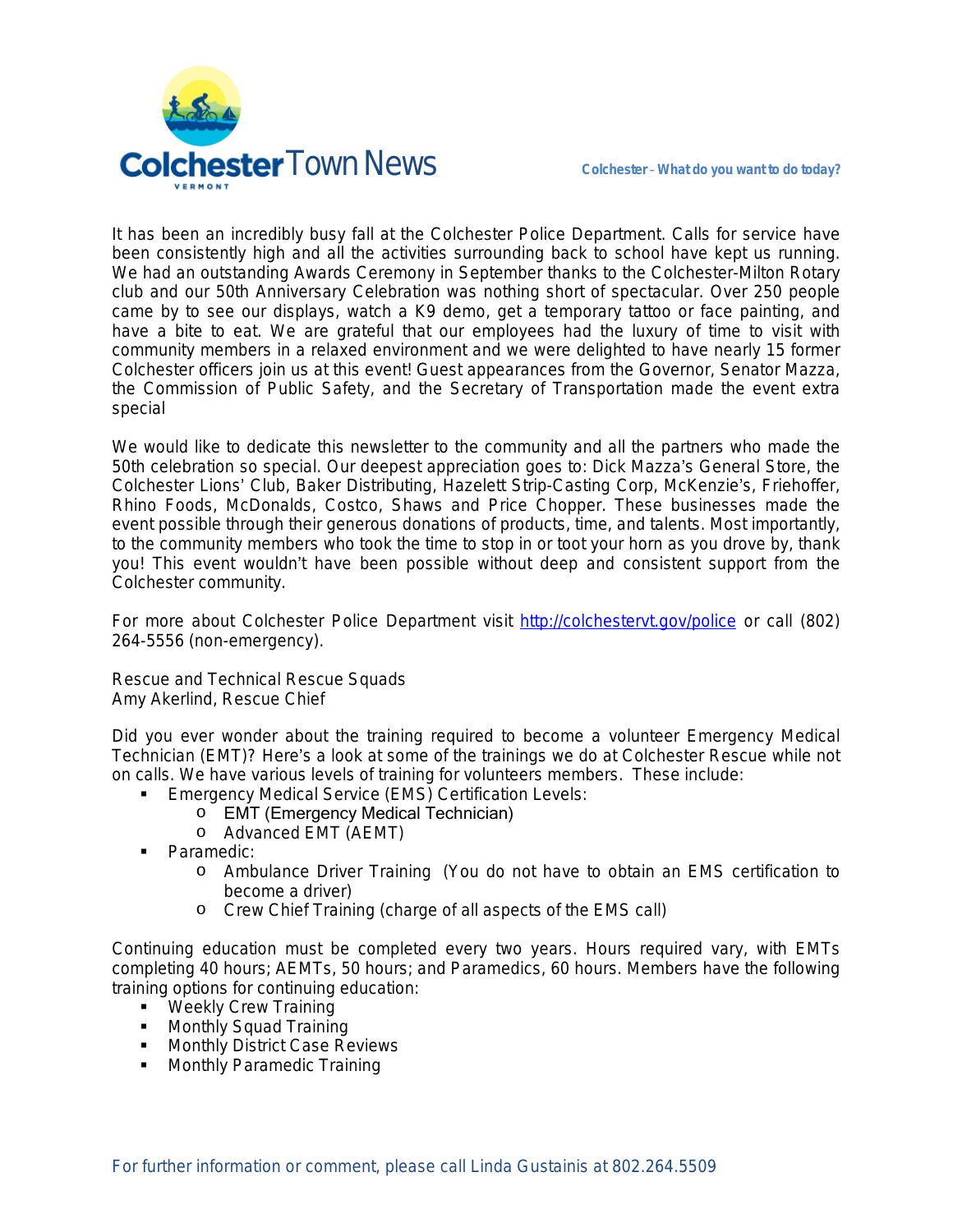

In addition to the above, we have continual training related to equipment and medications, as well as other conferences and training opportunities throughout the year. All of this training ensures that our patients will get the best care possible!

For more about Colchester Rescue, visit [http://colchestervt.gov/rescue](http://colchestervt.gov/rescue/index.shtml) or call (802) 264-5990.

Upcoming Town Meetings:

- **Selectboard:** Tuesday, October 10, 6:30 PM.
- **Development Review Board:** Wednesday, October 11, 7 PM
- **Planning Commission:** Tuesday, October 17, 7 PM.
- **Recreation Advisory Board:** Wednesday, October 11, 7 AM at the Town Offices, Champlain Room, 2nd floor.
- **Selectboard:** Tuesday, October 24, 6:30 PM

(All meetings take place at the Colchester Town Offices, 781 Blakely Road, in the Outer Bay Conference Room on the 3<sup>rd</sup> floor unless otherwise noted.)

Upcoming events:

- **The Town is having a photo contest! Go like our Instagram to view details and send us your entry!**
- **LEGISLATIVE FORUM at Burnham Library:** Monday, October 23, 6:00 PM. Residents will have the opportunity to share their views with state lawmakers. Legislators will provide a brief update and a moderated open question and answer period. Admission is free and registration is appreciated. Call the Library at 264-5660 for more information.
- **Rape Aggression Defense:** Colchester Police Department will offer a **FREE** 5-week self-defense training course on Wednesday nights, beginning on October 11, from 6-8 PM at the Meeting House on Main Street (next door to Burnham Library.
- **Colchester Cansurvive Shoe Drive:** Through the end of October your gently used shoes in good condition can help raise funds for Making Strides Against Breast Cancer AND help those in need of shoes in developing nations. It's a win-win! Rubber-band pairs and drop them off at the Colchester Town Offices on Blakely Road, Burnham Library on Main Street, or Fleet Feet at 77 Pearl St. in Essex Junction. Our goal is to collect 2500 pairs of shoes. Call Robin Parry at 264-5620 if you would like more information.

Notices:

 **Colchester Conservation Commission: New Location/New Night!** The Conservation Commission meetings are moving to the Kirker Room at the Colchester Police Department on Blakely Road, and they will now be on the  $4<sup>th</sup>$  Monday of the month.

Traffic Notices:

- **I89-Colchester to Swanton:** Week of October 9: General cleanup will be done throughout the project limits during daytime hours. Question: Contact Stephanie Barrett at 802-862-6085.
- **Route 7/2/2A:** Week of October 9: Work will take place on Columbus Day, but 2-lane traffic will be maintained. Drainage pipe installation will likely cause lengthy traffic delays